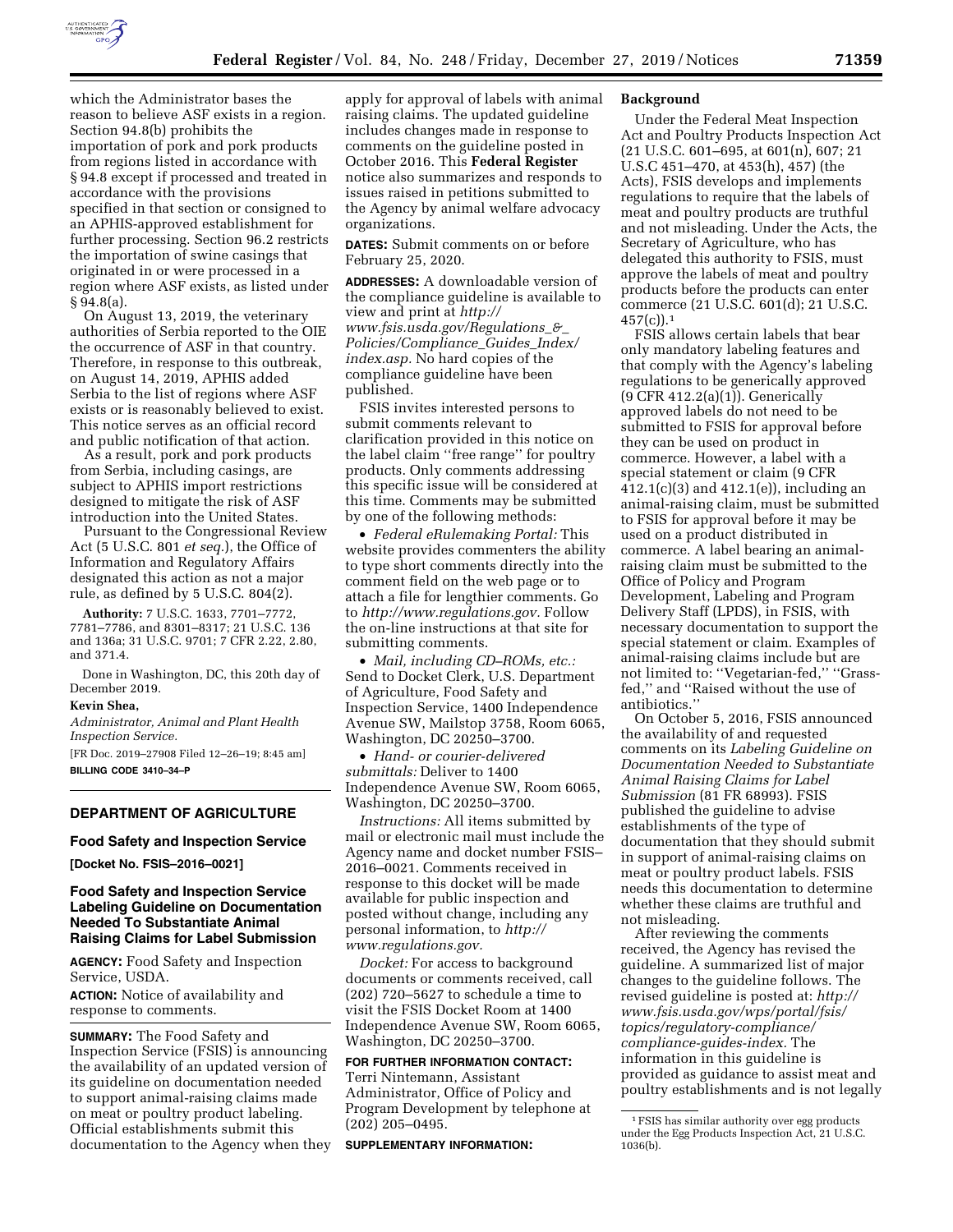binding from a regulatory perspective. FSIS will update this document, as necessary.

## **Summarized List of Major Changes to the Guideline**

• *Product Labeling:* Use of Animal-Raising Claims on the Labels of Meat or Poultry Products

 $\circ$  Added information about labeling needed for products bearing claims certified by third-party organization, including when products certified as ''organic'' need to disclose the certifying entity's website address on the product label.

 $\circ$  Added information about carrying claims forward on additional products.

• Removed age claims section because establishments are not using these claims.

• *Animal Welfare and Environmental Stewardship Claims:* 

 $\circ~$  Added descriptive language or information (terminology) that should accompany these claims to explain the meaning of the claim to consumers, including the type of information that needs to appear on the label when the product is certified by a third-party organization.

• *Breed claims:* 

 $\circ$  Added information about carrying these claims forward to other products.

• *Living- or Raising-Condition Claims:* 

 $\bigcirc$  Reorganized section for clarity regarding labeling terminology and recommended documentation for approval.<br>© Adde

 Added information about additional terminology that typically should accompany these claims to explain the meaning of the claim to consumers, including where the information must appear on the label.

 $\circ$  Added information on the use of ''Free Range'' and synonymous claims (''Free Roaming,'' ''Pasture Fed,'' ''Pasture Grown,'' ''Pasture Raised,'' and ''Meadow Raised'') on labels of poultry products and the documentation needed to substantiate these claims.

• *Raised Without Antibiotics— Livestock/Red Meat or Poultry:* 

Æ Added ''Raised Antibiotic Free'' and ''No added antibiotics'' as examples of claims that may be used to disclose the fact that animals were not administered antibiotics at any point in the animal production process.

 $\circ$  Added information on claims that include the term ''sub-therapeutic antibiotics'' to ensure that consumers understand that the claim means that antibiotics may be administered only in the event of an illness and includes the circumstances for which FSIS will approve labels bearing these claims.

• *Raised Without Hormones (No Hormones Administered or No Steroids Administered):* 

 $\circ$  Updated information to clarify that a qualifying statement is no longer required on pork products labeled as having been raised without hormones because Federal law permits the use of certain hormones in swine, *e.g.,* for gestation.

 $\circ$  Added new examples of this type of claim.

• Added information to clarify why a qualifying statement is necessary for products made from a kind or species for which Federal law prohibits hormone use and to emphasize that this statement must be prominently- and conspicuously-displayed on the label, as verified by FSIS.

• *Third-Party Certification:* 

 $\circ$  Added information about documentation needed to support labels bearing animal raising claims that have been ''Verified'' or ''Certified'' by third party organizations.

Æ Added information about ''organic'' claims, including other claims that could be substantiated with an organic certificate.

• Added a section on procedures for adding an additional supplier for a label with animal-raising claims that was previously approved by FSIS.

## **Comments and FSIS Responses**

FSIS received over 4,600 comments on the *Labeling Guideline on Documentation Needed to Substantiate Animal Raising Claims for Label Submission.* The majority are similar comments or groups of comments from individuals who made them as part of what appears to be organized write-in campaigns. FSIS received thirty individual comment letters from animal-welfare advocacy organizations, consumer advocacy organizations, trade associations representing the poultry, poultry and meat, egg, or organic industry, beef marketing companies, organizations that provide third-party certification services, agriculturespecific coalitions/cooperatives, producers, and an environmental advocacy organization.

Comments from two animal welfare advocacy organizations also included over 87,000 and 35,000 signatures, respectively. FSIS also received a spreadsheet with similar comments opposing the guidance from 15,477 members of an animal welfare advocacy organization.

Comments from trade associations representing the poultry and meat industry generally found the information in the guideline to be helpful to establishments. Other

comments, including those participating in the various write-in campaigns, strongly opposed parts of the guideline, as well as FSIS's general label approval procedures for animal-raising claims.

FSIS also received petitions from animal welfare organizations that raise issues associated with animal-raising claims similar to the issues raised by many of the comments. Therefore, the comment summaries and FSIS's responses address the issues raised in the petitions.

Following is a summary of the issues raised in the comments and petitions and FSIS's responses.

#### **Regulatory Guidance and Administrative Procedure Act**

*Comment:* Animal-welfare and consumer advocacy organizations asserted the Agency is violating the Administrative Procedure Act (APA) by effectively promulgating ''requirements'' for establishments without following due notice-and-comment procedure. They said that FSIS should follow the APA procedures because the guideline ''grants rights, imposes obligations, and produces significant effects on private interests.''

*Response:* The guideline does not promulgate new requirements subject to notice-and-comment requirements under the APA. As noted above, under 9 CFR 412.1(c) and (e), labels bearing animal-raising claims are required to be submitted to FSIS for prior approval. FSIS published the guideline to assist establishments that manufacture meat and poultry products labeled with animal-raising claims to prepare their label approval applications and to facilitate FSIS's review of labels bearing animal-raising claims. Animal raising claims are voluntary marketing claims, and establishments are not required to use any of the claims listed in the guideline. However, if they do, establishments may refer to the guideline to help them provide the documentation that FSIS needs to evaluate labels bearing animal raising claims and to determine whether such claims are truthful and not misleading.

Notably, FSIS has sought to engage the public in the consideration and revision of the guideline and has provided extensive opportunity for public comment. We have made many substantive changes based on the comments we have received. We also note that this is not a novel approach. FSIS routinely publishes guidance on how FSIS interprets labels to be truthful or not misleading, with examples of acceptable supporting documentation.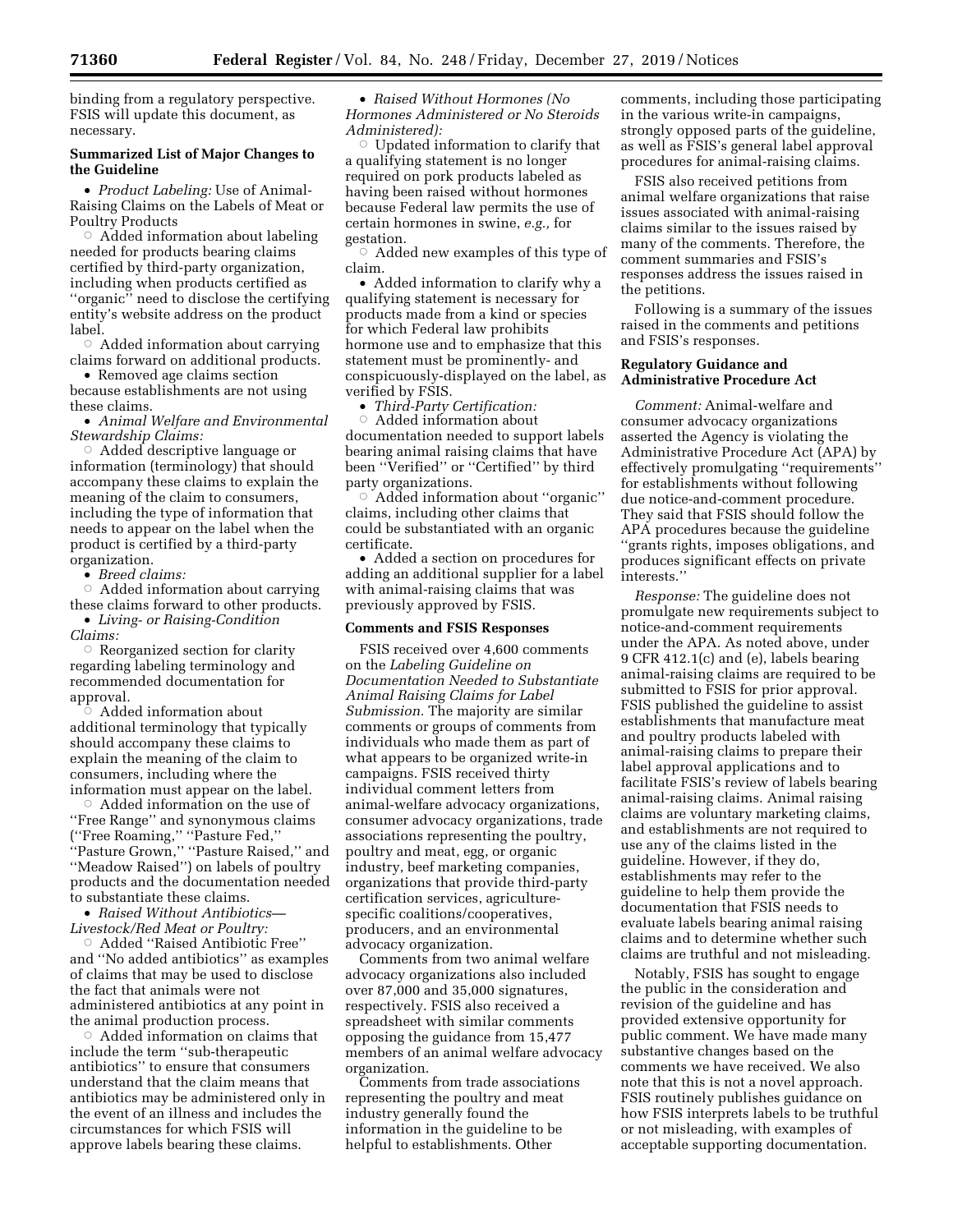## **Defining Animal-Raising Claims**

*Comment:* Animal-welfare advocacy organizations, consumer-advocacy organizations, petitioners, and individuals, said that FSIS must define animal-raising claims in the regulations and not allow the use of animal-raising claims that are not defined in the regulations.

*Response:* FSIS disagrees that it needs to establish codified definitions for animal raising claims to prevent product misbranding. Animal production practices vary and are continuously developing; maintaining a current list of codified allowable claims would be impractical. Further, FSIS does not have the authority to regulate on-farm animal production and thus its codification of animal raising claims could inappropriately restrict developments in animal production practices by operations that would benefit from the use of a truthful claim.

The Acts and implementing regulations prohibit the sale and distribution of ''misbranded'' meat and poultry products, *i.e.,* meat and poultry products bearing labels that are misleading or untrue (21 U.S.C. 453(h)(1); 21 U.S.C. 601(n)(1), implemented at 9 CFR parts 381.129 and 317.8, respectively). Accordingly, FSIS is responsible for ensuring that the labeling of meat, poultry, and egg products is truthful and not misleading. To prevent labeling claims that are false and misleading, any label with a special statement or claim, including an animalraising claim, not defined in FSIS regulations or the *Food Standards and Labeling Policy Book* must be submitted to FSIS for prior-approval (9 CFR 412.1(c)(3) and 412.1(e)). As part of the label approval process, FSIS verifies the accuracy of the special statement or claim by reviewing supporting documentation submitted with the label approval application.

Consistent with this approach, FSIS evaluates labels bearing animal-raising claims on a case-by-case basis by reviewing the animal production protocol submitted with the label approval application. FSIS approves the label if the documentation supports the claim made, if the claim is truthful and not misleading, and if the claim (including any qualifying information) is prominently- and conspicuouslydisplayed on the label. At establishments that label product with animal raising claims, FSIS inspectors verify that establishments have FSIS label approval on file. In addition, they are to take the appropriate regulatory control action, such as retention of product, when they determine that

misbranded product would otherwise enter commerce (*i.e.,* it is shipped from the establishment). FSIS could also rescind approval of false or misleading labels per 9 CFR 500.8. Under this approach, FSIS is able to prevent the sale of misbranded meat and poultry products by ensuring that labels bearing animal-raising claims accurately reflect the conditions under which the source animal was raised.

## **Consistency With Other Federal Agency Standards**

*Comment:* An animal-welfare advocacy organization argued that FSIS's labeling standards must be in harmony with Federal Trade Commission (FTC) and Securities and Exchange (SEC) standards, and that the Agency should consult with the FTC and SEC in the rulemaking that it ought to be carrying out following APA procedures. Several advocacy organizations asserted that inconsistently defined claims are inherently ''false and misleading in any particular,'' and therefore misbranded under the Acts.

*Response:* The labeling requirements for meat and poultry products in the Acts and implementing regulations are aimed at preventing product misbranding. For the reasons given previously, FSIS considers its review and approval of labels bearing animalraising claims, under the conditions described in the guideline, to provide sufficient assurance that product labeling bearing claims is not be false or misleading in any particular. As a result, the products will not be misbranded.

FSIS is aware of the statutory authorities under which the FTC and SEC operate to require substantiation of claims companies make about their products. For example, Section 12 of the Federal Trade Commission Act (15 U.S.C. 52) prohibits false advertisement of foods, drugs, and cosmetics. FSIS generally coordinates its activities with the FTC and other agencies to avoid duplication of effort and advises companies to consult FSIS labeling regulations, rules, and policies when developing advertising for meat and poultry products. (On coordination with the FTC, See *A Guide to Federal Food Labeling Requirements for Meat, Poultry, and Egg Products* (FSIS/USDA, Washington, DC 2007)).

#### **Third-Party Certification**

*Comment:* Comments from animal welfare advocacy organizations, consumer advocacy organizations, individuals, organizations that provide third-party certification, and producers argued that, because FSIS does not conduct on-farm verifications, the Agency should require animal-raising claims to be verified by a third-party certifying organization. These commenters stated that the required certification would constitute evidence that the claim is truthful and meets consumer expectations for the claim. Several commenters included their recommendations for third-party certification programs that they believe reflect consumer expectations for these claims.

*Response:* FSIS believes it would not be economically feasible for many small and very small establishments to incur the additional costs of independent third-party certification because of their low sales volumes. FSIS also believes that requiring third-party certification could reduce the variety of products labeled with animal-raising claims these establishments would have to offer. Reductions in purchase options could also result in a cost to consumers. FSIS believes that its current procedure, which provides for case-by-case review of the producer's animal-raising protocol, is effective in ensuring that labels bearing animal-raising claims are truthful and not misleading. While the Agency has determined that it will not require independent third-party certification for all animal-raising claims, this determination should not in any way diminish the utility of thirdparty certifying organizations. Establishments can choose to use thirdparty certification programs to support animal raising claims on labels.

#### **Font Size for Claim Statements**

*Comment:* Animal-welfare and consumer-advocacy organizations urged FSIS to set minimum type sizes for animal-raising claims and any additional text or qualifying information on the label that explains the claims. They said this information is often so small that it goes unnoticed.

*Response:* When the disclosure of qualifying information is necessary to prevent a claim from being false and misleading, FSIS agrees the information must be presented truthfully on the label. FSIS also agrees such information must be prominently- and conspicuously-displayed on the label and in terms likely to be read and understood by the ordinary individual (21 U.S.C. 601(n)(6); 21 U.S.C. 453(h)(6), implemented at 9 CFR 317.2(b) and 381.116(b), respectively). To that end, through its label prior-approval program, FSIS confirms that any qualifying information consists of clear language, that its type is prominent and conspicuous (as compared to with other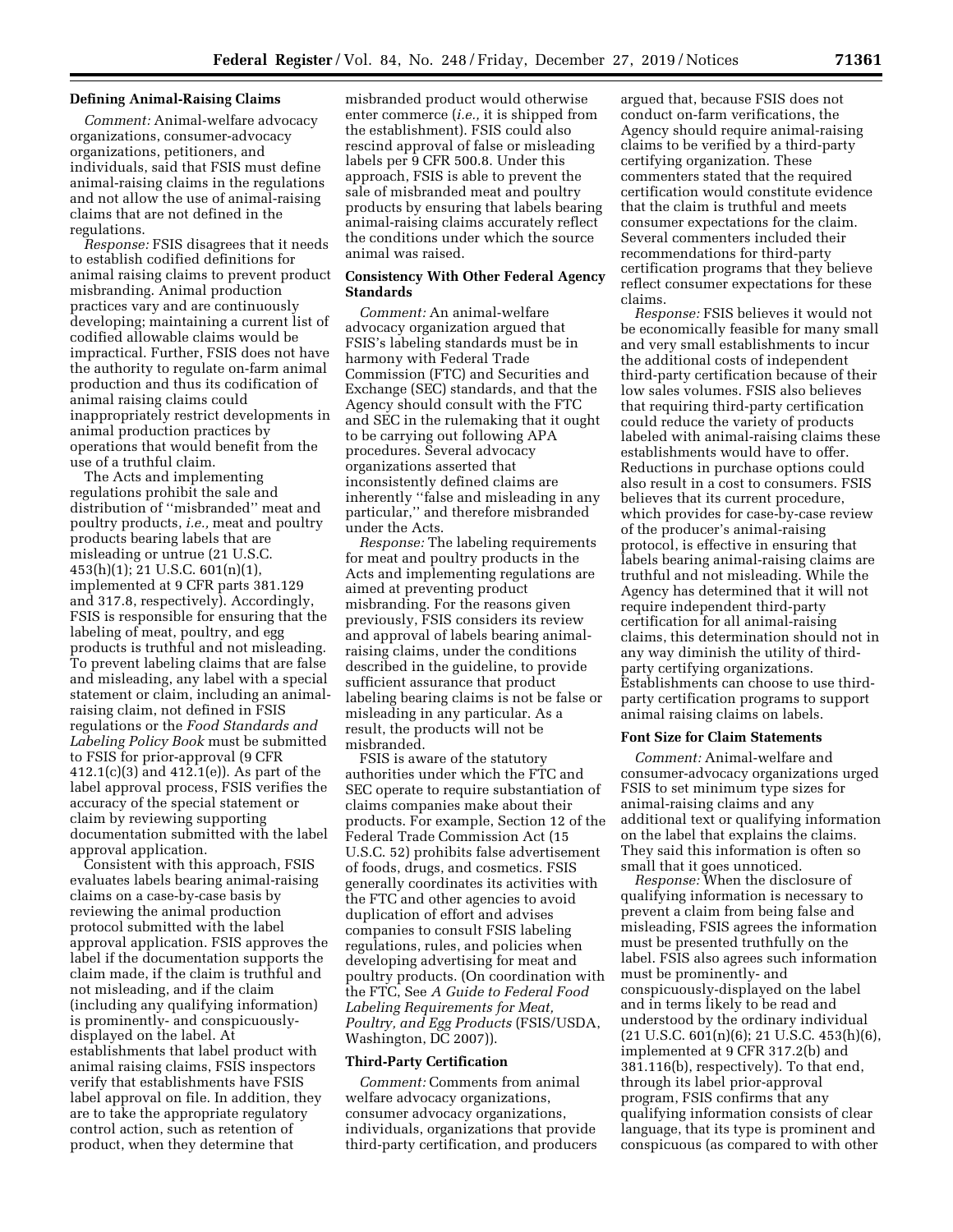words, statements, or designs on the label), and that it is placed on the same panel of the package as the claim being qualified.

As discussed below, several comments expressed concern that claims associated with hormone use during animal production may be particularly misleading to consumers, particularly when hormones are not allowed during the production of certain species. To address these concerns, FSIS has updated the guideline to clarify why qualifying information is necessary on certain products and to emphasize that this information must be prominently- and conspicuously-displayed on the label for FSIS to approve the claim. This specific issue is discussed in more detail below.

## **Posting of Company-Specific Information**

*Comment:* Commenters urged FSIS to make establishments' supporting documentation public, preferably in an open, online format.

*Response:* Developing and maintaining a public database of supporting documentation for establishments' claims would be overly cumbersome for FSIS. However, interested persons can submit a request for copies of any records not normally prepared for public distribution in accordance with the Freedom of Information Act (FOIA)(5 U.S.C. 552). Please note that certain records may be withheld in whole or in part from the requestor if they fall within one of nine FOIA exemptions. For example, Exemption 4 protects trade secrets and confidential commercial or financial information.

#### **Organic Certification**

*Comment:* Producers, a coalition that promotes sustainable agriculture, a trade association representing organic producers, and a foreign beef marketing agency urged FSIS to consider organic certificates to be sufficient support for other animal-raising claims, such as ''no antibiotics administered.'' The comments said additional documentation, *e.g.,* a segregation protocol, is unnecessary for certain claims and is an undue burden on certified-organic producers. Similarly, a trade association representing the poultry industry asked FSIS to state whether third-party program certificates, other than organic certificates, may be used in place of the documentation listed in the guideline.

*Response:* Any agricultural product that is sold, labeled, or represented as ''organic'' must be produced in

accordance with the Agricultural Marketing Service's (AMS) National Organic Program (NOP) regulations in 7 CFR 205, as verified by a NOPaccredited third-party certifier. Therefore, if an establishment produces meat or poultry products that qualify for an organic claim under the NOP regulations, the establishment may not need to provide FSIS with additional documentation to support a separate animal-raising claim if the standards for the animal-raising claim are supported by the organic claim, *i.e.,* the standard for the animal-raising claim is explicitly addressed in the NOP regulations. For example, the organic certificate would be sufficient support for the claim ''no antibiotics administered'' on certified organic livestock products, because 7 CFR 205.238(c)(1) explicitly prohibits antibiotics for this purpose. Furthermore, a written description of the product tracing and segregation mechanism would not be needed as support for certified organic products because these activities are a condition of NOP certification.

For meat and poultry products certified under non-NOP third-party organization programs involving separate animal-raising claims, such as Global Animal Partnership's 5-Step Certification Program, FSIS would likewise accept their certificate as support for separate animal-raising claims or in place of the documentation listed in the guideline.

FSIS has updated the guideline by indicating the circumstances for which an organic certificate could also be used to support a specific animal-raising claim or in place of the documentation listed in the guideline. We would again note, however, that establishments are not required to use any animal-raising claim, including those listed in the guideline.

## **Support for Claims; Company Information**

*Comment:* Animal welfare advocacy organizations and individuals opposed FSIS's approving animal-raising claims based on what the commenters consider to be ''minimal support,'' *e.g.,* a brief affidavit from the entity making the claim. Instead, they urged FSIS to stipulate, at a minimum, detailed animal-care protocols and photographic evidence when making any label approval determination.

*Response:* For FSIS to approve an animal-raising claim, an establishment must submit to FSIS documentation that supports the claim. The kind and amount of supporting documentation depends on the claim and could vary according to circumstances. FSIS

comprehensively evaluates these label applications on a case-by-case basis. Further, FSIS often consults with its Federal partners, *e.g.,* the USDA's AMS, to decide whether the documentation submitted in support of an animalraising claim provides the level of detail needed to ensure that the claim is truthful and not misleading. The type and amount of supporting documentation needed to adequately support an animal-raising claim varies with the type of claim being made. There are a few claims, such as ''made from Angus beef,'' that could be supported with a brief affidavit, *e.g.,* a certificate from a breed organization, when the establishment produces only those products. However, that is not necessarily the case for all animalraising claims.

## **Animal Welfare and Environmental Stewardship**

*Comment:* FSIS received several comments from animal welfare advocacy organizations, consumer advocacy organizations, and individuals on the Agency's guidance on animal welfare and environmental stewardship claims. Additionally, in May 2014, before FSIS published the 2016 guidance, the Animal Welfare Institute (AWI) petitioned the Agency to amend its regulations to require third-party certification for the approval of animal welfare and environmental stewardship claims in the labeling of meat and poultry products.2 Both the comments and petition asserted that FSIS does not have the expertise or resources to adequately approve animal welfare and environmental stewardship claims. According to the comments and petition, the Agency currently approves claims based on standards that do not meet consumer expectations. To address these concerns, the comments and the petition stated that FSIS should only approve animal welfare and environmental stewardship claims that have been certified by an independent third-party certifying organization that has established standards that exceed the conventional industry standards defined by meat and poultry trade associations.

*Response:* FSIS disagrees. As noted in the guideline, animal welfare and environmental stewardship claims describe how animals are raised based on the care they receive by the producer or how the producer maintains the land and replenishes the environment. The

<sup>2</sup>FSIS denied the petition on February 22, 2019. The petition and FSIS's response are available on the FSIS petitions web page at: *[https://](https://www.fsis.usda.gov/wps/portal/fsis/topics/regulations/petitions) [www.fsis.usda.gov/wps/portal/fsis/topics/](https://www.fsis.usda.gov/wps/portal/fsis/topics/regulations/petitions)  [regulations/petitions.](https://www.fsis.usda.gov/wps/portal/fsis/topics/regulations/petitions)*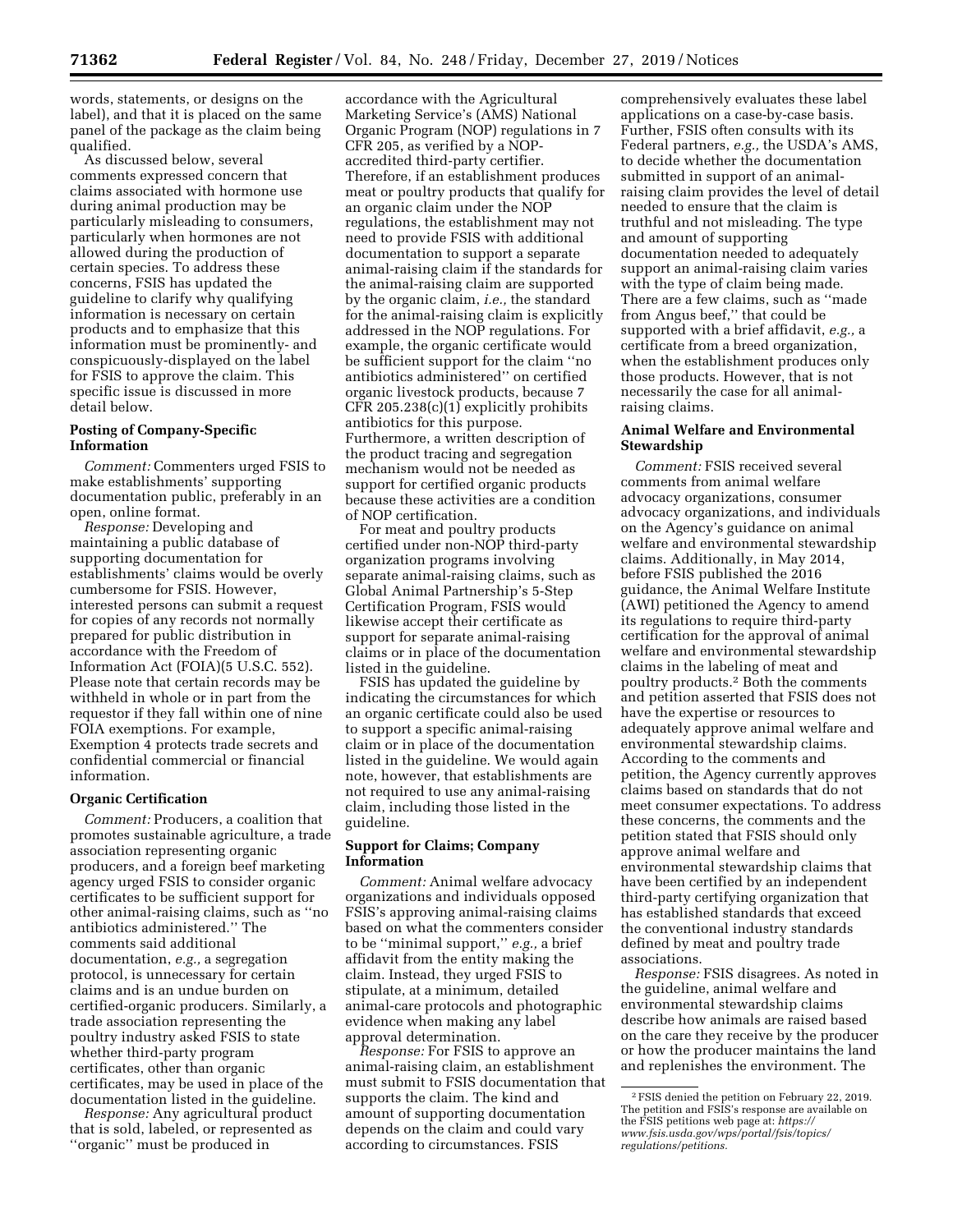issues raised in the comments and petition show that consumers, producers, and certifying entities have different views on the specific animal production practices that should be associated with certain animal welfare or environmental stewardship claims. Thus, because animal welfare or environmental stewardship claims mean different things to different people, a claim that is defined by a specific thirdparty certifying organization's animalraising standards cannot reflect the diverse views associated with these types of claims.

To ensure that animal welfare and environmental stewardship claims continue to accurately reflect the animal production practices that define a specific claim, FSIS has updated its guidance with additional information on, as well as examples of, animal welfare and environmental stewardship claims for which the Agency is likely to find their use to be truthful and not misleading. Specifically, the guideline provides for the approval of animal welfare and environmental stewardship claims if the product label also describes the animal-raising standards that define the claim and identifies the entity that established the standards, *e.g.,* ''Raised with Care: TMB Ranch Defines Raised with Care as [explain the meaning of the claim on the label].'' If the entity has a website that describes the standards used to define the claim, the label may provide the website address instead of explaining what the claim means on the product label, *e.g.*  ''Raised with Care as defined by TMB Ranch at [website address].

As an alternative to the additional terminology, animal welfare and environmental stewardship claims can be certified by a third-party certifying organization that posts the standards used to define the claim on its website. If the claim is certified by a third-party certifying organization, FSIS will approve the label bearing the claim if it includes the certifying entity's name, website address,3 and logo, when the organization has a logo, as described in the guideline. Under this approach, the labeling of a meat or poultry product that bears an animal welfare or environmental stewardship claim includes the information that consumers need to determine whether the animalraising practices used to define a particular animal claim meets their expectations for the claim.

*Comment:* Comments from animal welfare advocacy organizations and

consumer advocacy organizations stated that although FSIS will only approve animal welfare or environmental stewardship claims if the claim is defined on the labeling, companies have different standards for defining animal welfare and environmental stewardship, and they use different types of documentation to support these claims. The comments stated that because of these differences, the same claim may reflect different practices depending on the producer's standards for the claim, which, according to the comments, results in claims that are misleading and confusing to consumers. The comments also asserted that it is unlikely that a producer's ''humane'' or ''sustainable'' practices can be adequately described in the limited space provided on a product label.

*Response:* As discussed above, FSIS recognizes that the same animal welfare or environmental stewardship claim may reflect different animal production practices depending on the producer's or certifying entity's standards for the claim. However, FSIS disagrees that these differences result in claims that are misleading or confusing to consumers. As noted above, FSIS has updated the guideline with additional information on and examples of claims the Agency will likely find to be truthful and not misleading if accompanied by the appropriate documentation. The labels of products bearing animal welfare and environmental stewardship claims need to include information that consumers can use to determine whether the animal-raising practices used to define a particular claim meet their expectations for the claim, *i.e.,* the name of the entity that established the standard with a statement explaining the meaning of the claim as applied to that particular product or a website address that provides the entity's standards for defining the claim. If a third-party certifying organization established the claim, the website address would need to provide the certifying organization's standards for defining the claim. FSIS will not approve an animal welfare or environmental stewardship claim if the product label does not include complete information on the animal-raising standards that define the claim or identify the entity that established the standards. Or, if the claim was certified by a third-party certifying organization, FSIS will not approve the label bearing the claim if it does not include the certifying entities name, website address, and logo, when the organization has a logo.

*Comment:* The above comments and the 2014 AWI petition stated that many animal welfare and environmental stewardship claims are misleading because they reflect conventional industry standards defined by meat and poultry trade associations. The comments and petition both referenced surveys that, according to the comments and petition, show that consumers believe animal welfare claims, such as ''humanely raised,'' represent a standard of care higher than that of the conventional animal agriculture industry. Specifically, they stated that surveys show that a majority of consumers believe that products that bear ''humanely raised'' claims in their labeling should be derived from animals that have access to the outdoors and adequate space to move about freely. They asserted that FSIS should only approve third-party certified claims if the party employs standards that align with these consumer expectations for the claim in question. The comments and petition included examples of certification programs that they believe meet consumer expectations for animal welfare claims.

*Response:* As noted above, FSIS will only approve labels of products bearing animal welfare and environmental stewardship claims that include information that consumers need to determine whether the animal-raising practices used to define a particular claim meet their expectations for the claim. Thus, consumers who have specific expectations for the standard of care used to define a claim may identify meat and poultry products that meet their expectations from the information included in the product's labeling.

*Comments:* The 2014 AWI petition and comments from animal welfare advocacy organizations stated that the current guideline places producers who choose to use third-party certification at an economic disadvantage. The comments noted that producers who choose to use a third-party certification typically incur costs associated with the certification and in maintaining systems that go beyond conventional production standards in terms of animal welfare and environmental stewardship. The comments and petition said that producers who make animal welfare or environmental claims that are not independently certified can make the same claims and charge a premium for their products while avoiding the cost of certification and production. They also asserted that requiring third-party certification will increase consumer confidence in animal welfare and environmental stewardship claims because third-party certification programs are independent of the

<sup>3</sup>Products certified as ''organic'' would not need to disclose a website address on the label, except when the address is required under 7 CFR part 205.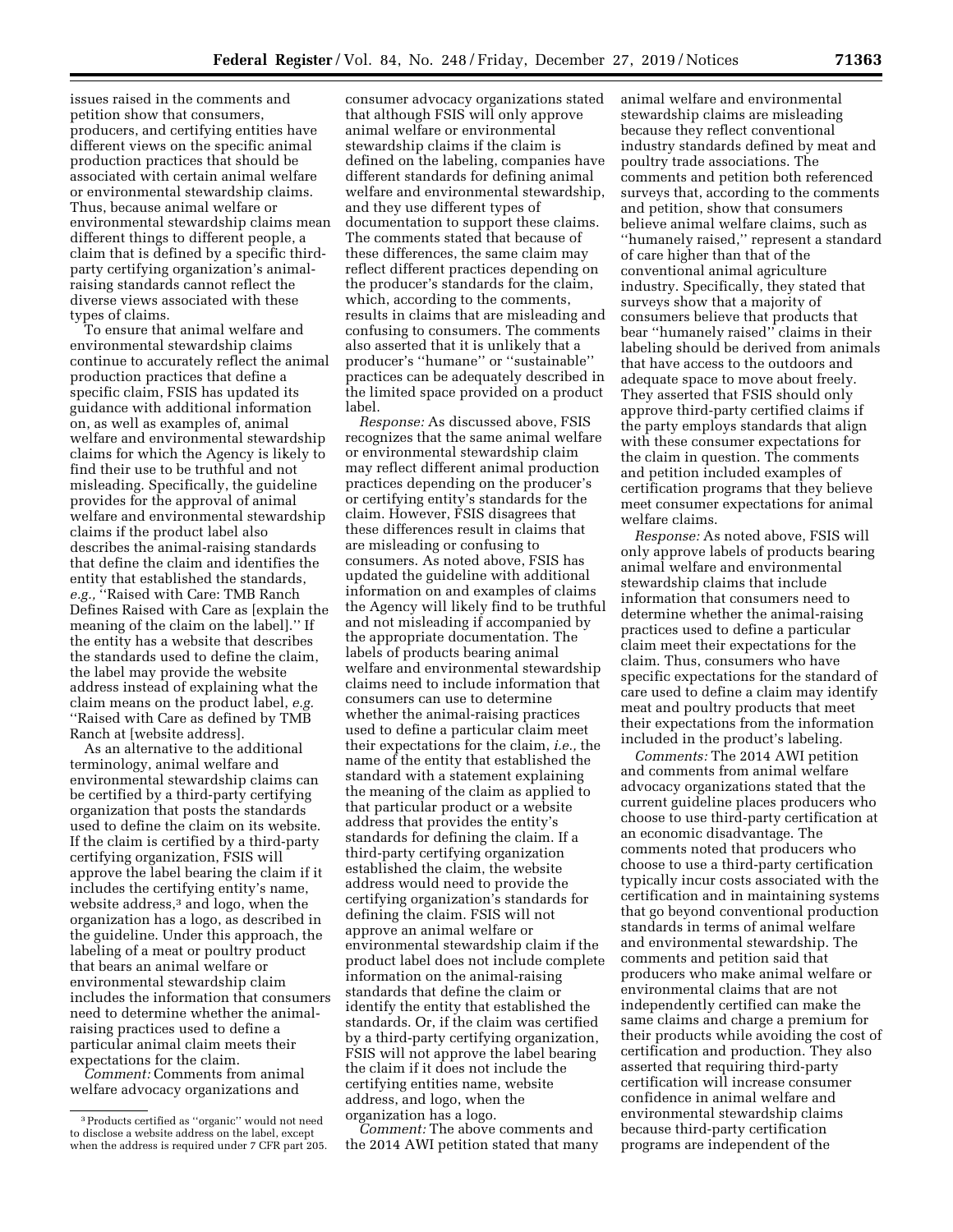companies they are certifying and have expertise in establishing standards.

*Response:* FSIS disagrees that the guideline places companies that choose to use third-party certification for animal raising claims at an economic disadvantage. A producer's decision to use a third-party certifying organization's certification program is a voluntary business decision. Producers that use certifying entities do so because they have determined that the benefits of labeling a meat or poultry product with a certified animal welfare or environmental stewardship claim outweigh the cost associated with the certification program. Consumers who have more confidence in claims that have been certified by a third-party organization can identify products that meet a certifying entity's standards from the information included in the product's labeling.

However, as noted above, FSIS disagrees that third-party certification be required because the Agency believes it would not be economically feasible for many small and very small establishments to incur the additional costs of independent third-party certification because of their low sales volumes. In addition, because FSIS reviews all animal raising claims on a case-by-case basis, the Agency does not believe that it is necessary to require third party certification to ensure that labels bearing animal welfare and environmental stewardship claims are truthful and not misleading.

## **Diet**

*Comment:* A producer urged FSIS to only accept the term ''grassfed'' and not the terms ''Grass Fed'' or ''grass-fed.''

*Response:* FSIS considers all three terms synonymous and will continue to approve them when adequate documentation is provided to substantiate the claim.

*Comment:* A producer urged FSIS to require that official establishments submit to FSIS annual monitoring and reporting of soil health as a condition for approval of ''grass-fed'' claims. The commenter argued that requiring the data will promote better land management practices and healthy grasslands.

*Response:* FSIS believes that information about land management practices is not necessary for the Agency to evaluate ''grass-fed'' claims in the labeling of meat and poultry products because land management practices are not part of the animal's diet. However, land management practices information may be included as a part of the supporting documentation if the claim

includes information about soil health or other land management practices.

*Comment:* An environmental advocacy organization urged FSIS to establish a standard for ''grass-fed'' based on four conditions: (1) No confinement; (2) no routine antibiotics; (3) no added hormones; and (4) a foragebased diet throughout the lifetime of the animal after weaning. Likewise, comments from consumers, animal advocacy organizations, and consumer advocacy groups requested that FSIS establish a standard for ''grass-fed'' that is applicable from weaning to slaughter, prohibits the use of feedlots, and for which animals have 100 percent access to a forage-based diet. In addition, an animal welfare advocacy organization asked that FSIS clarify whether products made from animals with less than 100 percent access to grass or forage can bear ''grass-fed'' label claims, such as 85 percent grass-fed.

*Response:* In response to these comments, FSIS has updated the guideline to clarify that ''100% grassfed'' claims are not permitted for animals raised on feedlots. FSIS has also added that when animals have less than 100 percent access to grass or forage, any ''grass-fed'' claim must accurately reflect the circumstances of raising (*e.g.,*  ''Made from cows that are fed 85% grass and 15% corn''). Similar to other dietary claims, FSIS will verify these claims by reviewing records that describe the animal's diet from birth to harvest or the period of raising being referenced by the claims. With these changes, FSIS believes the information in the guideline is adequate as it relates to use of ''grass-fed'' and ''100% grass-fed'' label claims. As outlined in the guideline, for FSIS to approve these particular claims, animals must be fed only grass or forage, with the exception of milk consumed before weaning. In addition, these animals cannot be fed grain or grain byproducts and must have continuous access to pasture during the growing season until slaughter.

#### **Living/Raising/Raising Conditions**

*Comment:* Comments from animal welfare advocacy organizations, consumer advocacy organizations, and individuals stated that FSIS should update the guideline on claims related to living/raising conditions by defining separate ''range'' and ''pasture'' claims for meat and poultry products, by defining ''crate free,'' and other similar claims. The comments noted that under the guideline, certain claims, such as ''Free Range'' and ''Pasture Raised'' require the producer to define the claim on the product label, while other claims, such as ''Free Roaming'' and ''Pasture

Grown,'' are acceptable without a definition when the animal from which the products are derived has continuous access to the outdoors for a minimum of 120 days per year. The comments stated that FSIS should set minimum standards that reflect consumer expectations for these claims and clarify whether certain claims may only be used for products derived from livestock or birds. The comments included recommendations on how to define ''range'' or ''pasture'' claims for birds and separate recommendations on how to define ''range'' or ''pasture'' claims for livestock. According to the comments, the recommended standards included in the comments reflect consumer expectations for these claims, which include some degree of vegetative cover, a minimum amount of space per animal, and protection from risks to animal welfare.

*Response:* As explained above, FSIS does not believe that the Agency should define specific living/raising conditions claims in the regulations or in guideline because our current procedure, which provides for case-by-case review of the producer's animal-raising protocol, is effective in ensuring that labels bearing these claims are truthful and not misleading. However, these comments showed confusion regarding the labeling of products with living/raising conditions claims. To ensure that living/ raising conditions claims continue to accurately reflect the animal production practices that define a specific claim, FSIS updated the guideline by reorganizing the living/raising conditions section to make clear which claims do not require additional terminology and the documentation that is needed to substantiate these claims.

In addition, FSIS added information to clarify that nearly all living/raising conditions claims require additional terminology explaining the meaning of the claim, *e.g.,* ''Cage free. Chickens were never confined to cages during raising.'' FSIS also clarified that, as an alternative to the additional terminology, living/raising claims can be certified by a third-party certifying organization that posts its standards for defining the claim on its website. If the claim is certified by a third-party certifying organization, FSIS will only approve the label bearing the claim if it includes the certifying entity's name, website address, and logo, when the organization has a logo, as described in the guideline.

Based on consultations with AMS in the 1990s, FSIS determined that additional terminology is not needed on the label for the claim ''Free Range'' and synonymous claims (''Free Roaming,''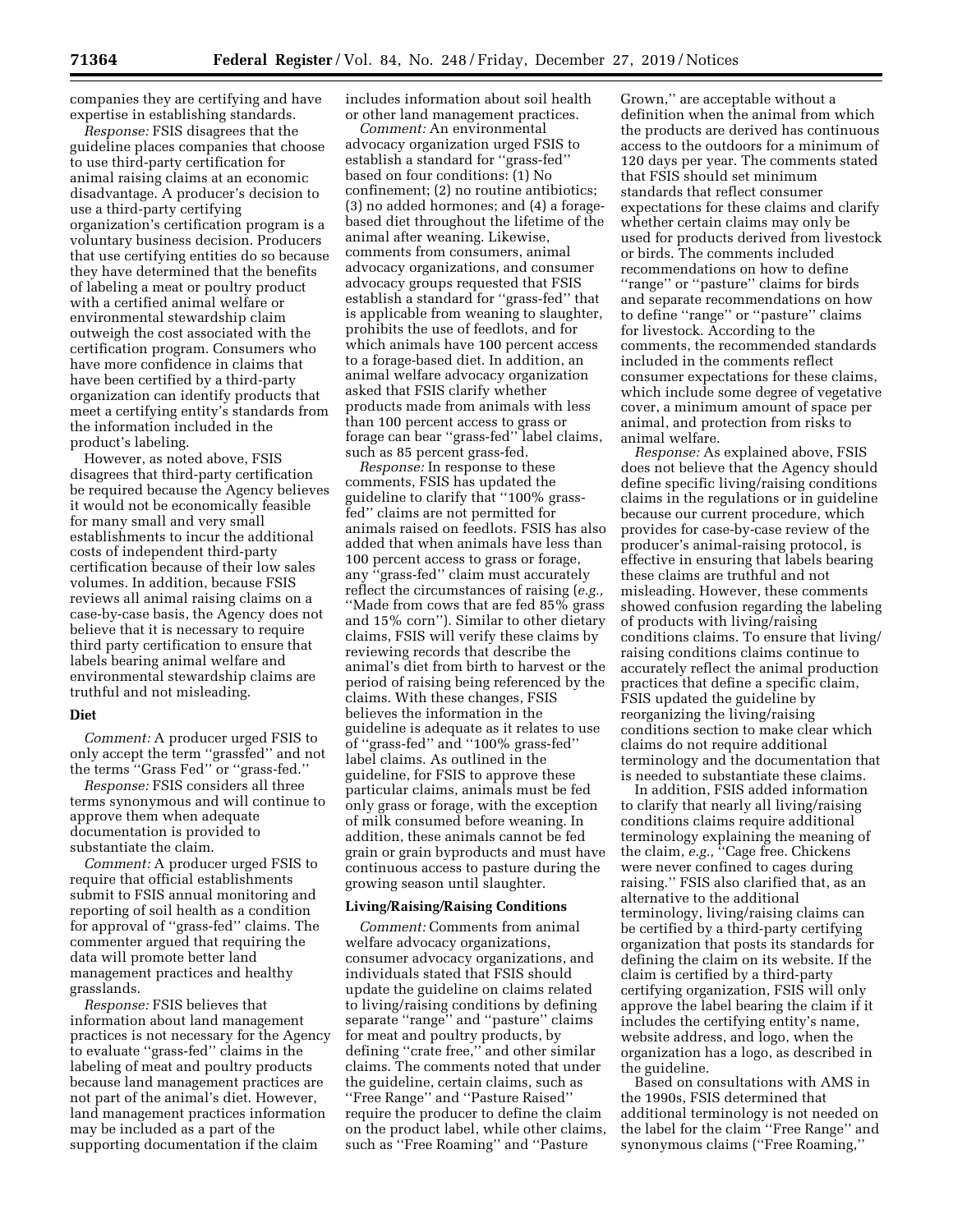''Pasture Fed,'' Pasture Grown,'' ''Pasture Raised,'' and ''Meadow Raised'') on poultry products. However, for FSIS to approve these claims, additional information must be submitted to substantiate the claim. Specific details about what additional information is needed have been added to the guideline. Although FSIS believes its current approach is adequate because it can accommodate various production situations while still providing for an animal-raising environment that allows birds to express natural behaviors, FSIS requests comments on this approach.

*Comment:* In January 2016, AWI submitted a different petition 4 requesting that FSIS initiate rulemaking to define ''free range'' and equivalent claims for poultry and to establish substantiation requirements for the approval of these claims. As an alternative, the petition requested that FSIS update its guidance on ''free range'' claims to incorporate the changes requested in the petition.

The petition asserted that outdoor access should not be the sole defining factor of the ''free range'' claim. According to the petition, in order for a producer to properly illustrate that their birds are free range, they should be required to address several living conditions in addition to outdoor access. The petition stated that producers should be required to provide evidence that birds have easy, continuous access to vegetation, shade, and soil; protection against predators and adverse weather; and an outdoor space that is at least as large as the indoor space. According to the petition, only when producers are required to provide this information does this claim become valuable for consumers.

The petition and other commenters stated that the current guideline does not reflect consumer expectation because, under the guideline, poultry labeled as ''free range'' may come from birds raised indoors under crowded conditions, as long as the birds have access to the outside. The comments and petition stated that the current guideline and approval process for ''free range'' poultry claims results in claims that are inconsistent and misleading to consumers.

*Response:* As noted above, FSIS has updated the guideline by adding information on the type of documentation typically needed to substantiate a ''free range'' claim on poultry products. The update reflects

FSIS's longstanding policy for approving these claims. For FSIS to approve this specific claim, the establishment must include a description of the housing conditions of the birds, as well as demonstrate the birds have continuous, free access to the outside.

*Comment:* Comments from animal welfare advocacy organizations stated that ''cage free'' claims should not be allowed on chicken and turkey products because birds raised for food are not typically kept in cages before being transported to slaughter. The comments asserted that ''cage free'' claims on poultry products are misleading because they give consumers the false impression that there are poultry products in the market that came from caged birds.

*Response:* When supported by documentation, the claim that birds were ''raised cage free'' is a true and accurate statement about a producer's raising practices that the establishment has chosen to communicate to consumers on the product label. If the claim is factually accurate and supported by documentation, FSIS will approve a ''cage free'' claim in the labeling of poultry products if it is part of a complete claim that is truthful and not misleading, *e.g.,* ''Cage free. Chickens were never confined to cages during raising.'' Any producer that raises poultry without cages may label their poultry products as ''cage free'' if the claim is substantiated by documentation. Even if raising birds as cage free is a common practice, that fact does not make the claim false or misleading.

## **Raised Without Antibiotics**

*Comment:* A group of animal welfare advocacy organizations noted that the guideline allows producers to make a number of voluntary claims with respect to antibiotic use during animal production but does not require that producers disclose antibiotic use. The comments asserted that FSIS must require that antibiotic use during animal production be disclosed in the labeling of meat and poultry products to prevent product misbranding and foster informed consumer decision making.

In addition, in June 2013, before FSIS published the initial guideline, the Animal Legal Defense Fund (ALDF) petitioned FSIS to initiate rulemaking to require mandatory labeling to disclose routine antibiotic use in animals used to produce meat and poultry products.5

The petition requested that FSIS require that the labels of all meat and poultry products disclose whether the source animals were administered antibiotics. The petition included a study that suggests that bacteria found in meat from animals raised with antibiotics may be more likely to be resistant to antibiotics than bacteria in meat from animals raised without antibiotics. The petition also referenced surveys that showed that consumers are concerned about issues related to the use of antibiotics in animal production and the development of antibiotic resistant strains of bacteria.

The petition and the comments asserted that the current regulatory scheme, which allows producers that do not use antibiotics to voluntarily disclose this fact on the product labeling, fails to provide uniform, meaningful disclosure of antibiotic use on the farm. Both the petition and comments stated that the failure to disclose material facts about antibiotic use prevents consumers from making informed purchasing choices with respect to an animal production practice that many consumers believe presents a threat to public health.

*Response:* FSIS does not require that the labeling of meat and poultry products disclose the fact that antibiotics were administered to animals as part of the production process because the Agency does not consider animal production practices to be material facts that must be disclosed in the product label. Animal-raising claims, including claims about antibiotic use, are voluntary marketing claims that highlight certain aspects about the way source animals used to produce meat and poultry product were raised. These claims do not provide information on the characteristics or components of the meat or poultry products themselves.

FSIS conducts testing for residues in meat and poultry to verify that product does not include any prohibited chemical, including antibiotics. As discussed above, FSIS regulates the marking, labeling, and packaging of meat and poultry products to ensure that these products are not misbranded. Under the Acts, a product is misbranded, among other circumstances, if its labeling if ''false and misleading in any particular'' (21 U.S.C. 601(n)(1), 21 U.S.C. 453(h)(1)). FSIS has historically interpreted ''false or misleading in any particular'' to be a material misrepresentation directly related to the inherent characteristics of

<sup>4</sup>The petition is available at *[https://](https://www.fsis.usda.gov/wps/wcm/connect/368eba0b-4195-4641-91d7-7f772ead9a3e/16-01-AWI-Petition-012016.pdf?MOD=AJPERES) [www.fsis.usda.gov/wps/wcm/connect/368eba0b-](https://www.fsis.usda.gov/wps/wcm/connect/368eba0b-4195-4641-91d7-7f772ead9a3e/16-01-AWI-Petition-012016.pdf?MOD=AJPERES)[4195-4641-91d7-7f772ead9a3e/16-01-AWI-Petition-](https://www.fsis.usda.gov/wps/wcm/connect/368eba0b-4195-4641-91d7-7f772ead9a3e/16-01-AWI-Petition-012016.pdf?MOD=AJPERES)[012016.pdf?MOD=AJPERES.](https://www.fsis.usda.gov/wps/wcm/connect/368eba0b-4195-4641-91d7-7f772ead9a3e/16-01-AWI-Petition-012016.pdf?MOD=AJPERES)* 

<sup>5</sup>The petition is available at *[https://](https://www.fsis.usda.gov/wps/wcm/connect/12aeca93-4d3e-4ac7-b624-d5fc0b0dbae0/Petition_Animal_Legal_Defense_Fund_060313.pdf?MOD=AJPERES) [www.fsis.usda.gov/wps/wcm/connect/12aeca93-](https://www.fsis.usda.gov/wps/wcm/connect/12aeca93-4d3e-4ac7-b624-d5fc0b0dbae0/Petition_Animal_Legal_Defense_Fund_060313.pdf?MOD=AJPERES)  [4d3e-4ac7-b624-d5fc0b0dbae0/Petition](https://www.fsis.usda.gov/wps/wcm/connect/12aeca93-4d3e-4ac7-b624-d5fc0b0dbae0/Petition_Animal_Legal_Defense_Fund_060313.pdf?MOD=AJPERES)*\_*Animal*\_ *Legal*\_*Defense*\_*Fund*\_*[060313.pdf?MOD=AJPERES.](https://www.fsis.usda.gov/wps/wcm/connect/12aeca93-4d3e-4ac7-b624-d5fc0b0dbae0/Petition_Animal_Legal_Defense_Fund_060313.pdf?MOD=AJPERES)*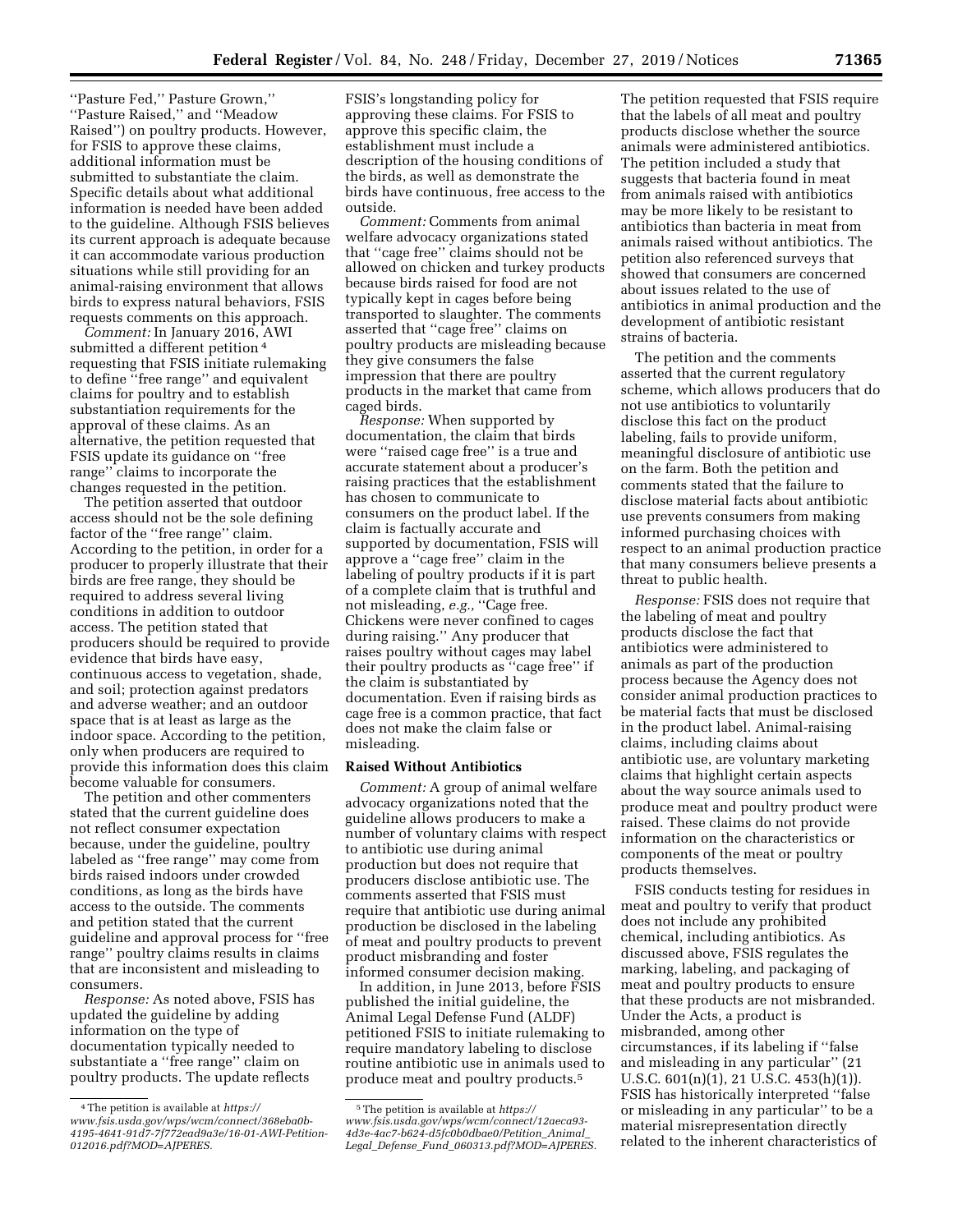the food itself.<sup>6</sup> In other words, the elements required to appear on the label must inform the consumer of the constituents of the product. Information that may be of interest to certain consumers, such as the use of antibiotics in animal production, but that does not pertain to the product's nutritional, organoleptic, or functional characteristics, or any other essential attributes of the food, is not considered a ''material fact'' that must be disclosed in the product's labeling. Although the 2013 petition submitted by ALDF includes information to demonstrate that the administration of antibiotics as part of the animal production may lead to the development of antibiotic resistant strains of bacteria, the supporting data do not demonstrate that the proper use of antibiotics in animal production affects the attributes of the meat or poultry product itself.

As noted in the petition, most major grocery stores carry meat and poultry products labeled as ''antibiotic-free.'' Thus, consumers who want to avoid purchasing meat and poultry products from animals that may have received antibiotics during the production process can identify these products from current voluntary animal production claims. FSIS is currently testing certain products with ''raised without antibiotics'' claims to verify that those products are not misbranded. This effort will help ensure that such label claims are accurate and not misleading.

*Comment:* The 2013 ALDF petition and consumer advocacy organizations stated that FSIS must adopt a uniform labeling standard for all meat and poultry products to disclose whether animals were fed antibiotics. The comments stated that the guideline provides for producers to make a number of voluntary claims, such as ''No Antibiotics Administered,'' ''No Antibiotics Ever,'' ''Raised without Subtherapeutic Antibiotics,'' and ''No Antibiotics Administered the last 150 days,'' which the comments believe make it difficult for consumers to make informed decisions on what they consider to be public health issues. The petition recommended that FSIS prescribe standard terminology and definitions for the claims ''Raised with Antibiotics,'' ''Raised without Antibiotics,'' and ''Given Antibiotics for Therapeutic Antibiotic Use Only.'' Finally, according to the commenters and the petition, antibiotic claims need to be set apart from other animal-raising

claims on the label because the use of antibiotics in animal agriculture has potential human health consequences that make labeling clarity particularly important.

*Response:* FSIS believes that its current case-by-case approach for the approval of labels bearing claims on the use of antibiotics during animal production is effective in ensuring that these types of claims are truthful and not misleading. Therefore, the Agency is not establishing standard definitions for these types of claims as recommended by the comments and petition.

FSIS will approve a label bearing an animal-raising claim related to antibiotic use if the claim is supported by documentation and the claim accurately reflects the conditions under which the source animal was raised. As noted by the comments, FSIS approves claims that reflect variations in the use of antibiotics during animal production, such as ''raised without antibiotics'' and ''no antibiotics administered for growth promotion, antibiotics administered in the event of illness.'' The variations in claims reflect differences in the use of antibiotics during animal production. FSIS disagrees that these claims are misleading or confusing to consumers because FSIS will only approve a claim associated with antibiotic use that accurately reflects the conditions under which the source animal was raised.

*Comment:* Several comments from consumer advocacy organizations and individuals said FSIS should prohibit the claim ''raised without subtherapeutic antibiotics'' because the term ''sub-therapeutic'' has no commonly recognized meaning.

*Response:* FSIS will only approve claims that animals have not been administered sub-therapeutic antibiotics if such claims are part of a complete claim that is truthful and not misleading, *e.g.,* ''No sub-therapeutic antibiotics. Animals do not receive antibiotics on a daily basis; animals only receive antibiotics in the case of illness.'' However, to avoid related confusion, FSIS updated the guideline to include additional examples of claims where the Agency is likely to find the use of the term ''subtherapeutic'' to be truthful and not misleading.

## **Raised Without Added Hormones**

*Comment:* Several comments from consumers, animal advocacy organizations, consumer advocacy organizations, and an environmental advocacy organization urged FSIS to establish standards in the guideline for the claim ''raised without growth promotants (stimulants).'' According to

the comments, FSIS should approve the claim only if the source animals were not treated with or fed any chemical compound used for growth promotion and feed efficiency, including, but not limited to, hormones, beta-agonists, and antibiotics.

*Response:* FSIS agrees that documentation for the claim ''raised without growth promotants (stimulants)'' would need to demonstrate that the animals were not treated with or fed any chemical compound used by producers for growth promotion and feed efficiency throughout the life of the animal. However, in FSIS's experience, use of this specific claim is rare. Therefore, FSIS has not made any changes related to its expectations for growth promotant claims but has updated the examples in the guideline with more commonly used negative hormone claims, like ''Raised without Added Hormones'' and ''No added Hormones Administered.''

*Comment:* A consumer advocacy organization said FSIS should no longer stipulate the qualifying statement ''Federal regulations prohibit the use of hormones in (species)'' on pork products labeled with a negative hormone claim. ''The organization argued the statement is misleading on these products because several hormones, *e.g.,* Altrenogest, a synthetic progestin, and Oxytocin, have been approved for use in swine by the Food and Drug Administration.

*Response:* FSIS agrees with the comment and has updated the guideline to clarify that the qualifying statement is no longer applicable to pork products. To be clear, a qualifying statement will still be required on products made from poultry, veal, calf, goat, mature sheep, or exotic (non-amenable) species bearing a negative hormone claim, such as ''raised without added hormones.''

Establishments do not need to resubmit their labels for approval to remove the qualifying statement from pork product labels. Establishments can remove the qualifying statement generically under 9 CFR 412.1, *e.g.,* at next printing, to be consistent with FSIS's updated guideline.

*Comment:* Several comments from animal advocacy organizations and an environmental advocacy organization urged FSIS to prohibit negative hormone claims on products made from species for which Federal law prohibits hormone use. They argued that allowing such claims may mislead consumers who may be unaware that hormones are not to be used even in animals whose products do not bear the claim.

*Response:* If the claim is factually accurate and supported by

<sup>6</sup>See FSIS's final response to petition #12–02 submitted by SOIA available at: *[https://](https://www.fsis.usda.gov/wps/wcm/connect/dcda4cb4-2612-4283-a9a7-0f97d976e022/12-02-FSIS-Final-Response-090916.pdf?MOD=AJPERES) [www.fsis.usda.gov/wps/wcm/connect/dcda4cb4-](https://www.fsis.usda.gov/wps/wcm/connect/dcda4cb4-2612-4283-a9a7-0f97d976e022/12-02-FSIS-Final-Response-090916.pdf?MOD=AJPERES) [2612-4283-a9a7-0f97d976e022/12-02-FSIS-Final-](https://www.fsis.usda.gov/wps/wcm/connect/dcda4cb4-2612-4283-a9a7-0f97d976e022/12-02-FSIS-Final-Response-090916.pdf?MOD=AJPERES)[Response-090916.pdf?MOD=AJPERES.](https://www.fsis.usda.gov/wps/wcm/connect/dcda4cb4-2612-4283-a9a7-0f97d976e022/12-02-FSIS-Final-Response-090916.pdf?MOD=AJPERES)*